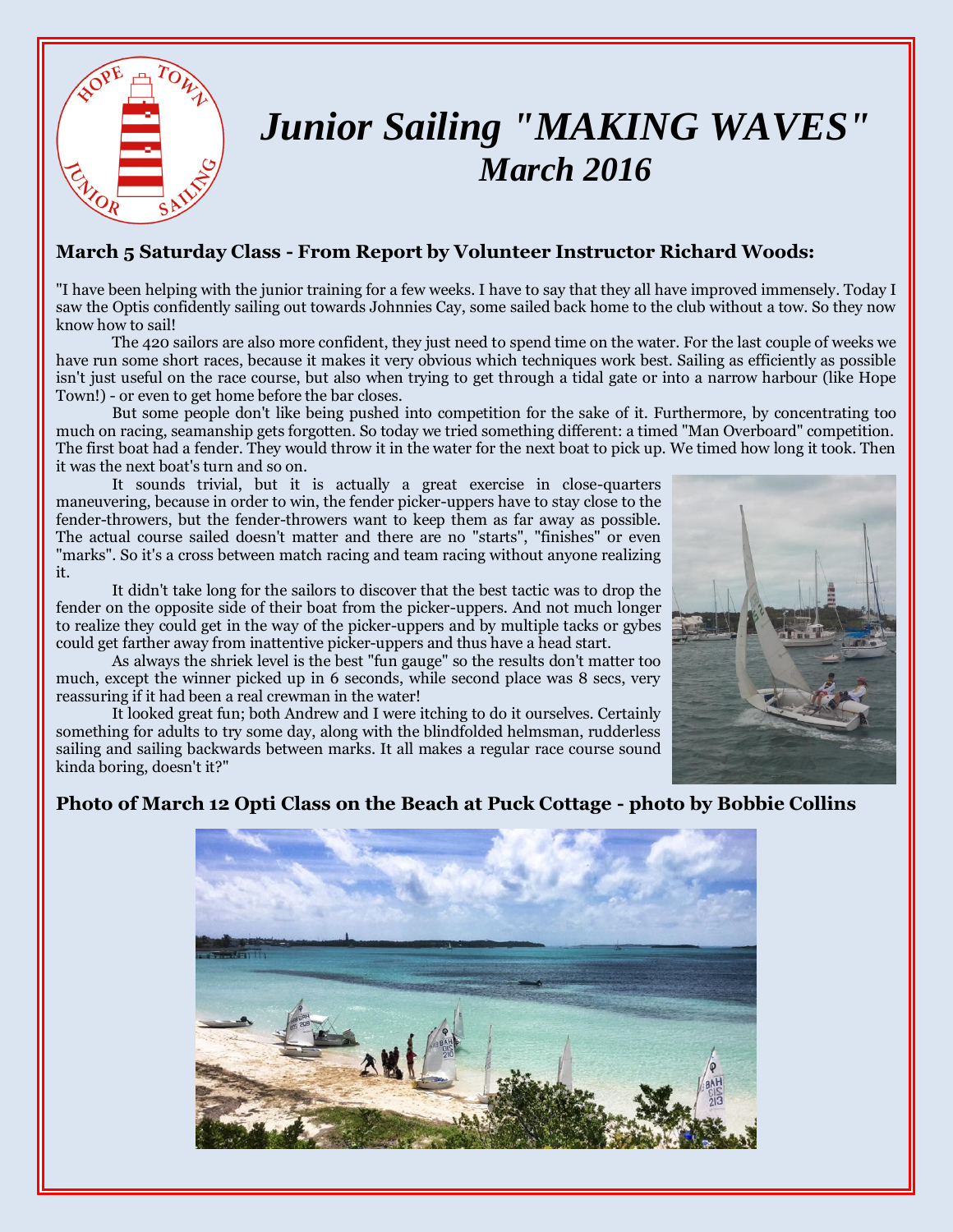### **March 13 - Optis Join the Hope Town Sailing Club Dinghy Races**

From Nakia Wilhoyte: "Big congrats to the five kids who participated in today's dinghy races! We had a great success by having 3 new kids out on the water attempting their very first official races! Congrats to Journey, Caroline, Lauren, Colby and Jack for all their efforts and good sportsmanship on the water!"

|        | 3 Mar 2016 HOPE TOWN SAILING CLUB RACE RESULTS |         |  |                       |    |       |  |
|--------|------------------------------------------------|---------|--|-----------------------|----|-------|--|
| Sail # | Skipper                                        | Race #1 |  | Race #2 Race #3 Total |    | Place |  |
| 201    | <b>Jack Guinness</b>                           |         |  |                       |    |       |  |
| 212    | <b>Colby Stebbins</b>                          |         |  |                       |    |       |  |
| 202    | Lauren Sandberg                                |         |  |                       |    | 3     |  |
| 210    | <b>Caroline Sandberg</b>                       |         |  | 6                     | 16 |       |  |
| 209    | Journey Higgs                                  |         |  |                       | 18 |       |  |



Jack Guinness - Opti Winner

#### **March 19 - Special Races for Juniors, Preparing for the West End Regatta in April**

From Head Instructor Caitlin Hevey: "We are hosting a race day for Junior Sailors this Saturday in lieu of a regular class session. This will allow a great opportunity for our beginners to experience and observe a race first hand as well as giving our sailors who are headed to Freeport a good warm up!"

From Ann Gooding: "We had a great day of racing. Brad Gunn in Mothra was committee boat, and Doug and Margy Hyde in Kestrel were mark set boat. There were seven Sunfish and seven Optis, and we were very proud of the way they all sailed. The wind was probably 10-12 SW. Several capsizes in the Sunfish. We had 23 kids. The most experienced were helming Sunfish with crews who I don't think had been in Sunfish before. The four Opti single handers are the ones going to the Regatta at Grand Bahama. The other three boats had experienced helmsmen, with crews with little sailing experience. The theme was working together, communication and team work.

From David Allin (Race Committee Chairman): "I ran a three race series this morning for the Junior Squadron ... we had seven Sunfish and seven Opti's with 23 youngsters. They wanted to have a race simulation day as four or six of them are going to race in an invitational regatta at West End on the 8th to 10th April, so all have been madly practicing. I must say that it was a pleasure to watch these youngsters, and it seems to me that there are quite a number of really good little sailors coming up. We thoroughly enjoyed the morning!"

Results as follows:

#### Sunfish

1. Chloe/Journey........................ #3958 2. Summer/Allie......................... #3920 3. Malia/Katie............................ lime/or/yel 4. Alexis/Casey........................... #3931 5. Ryan/Richard Woods ............. lime/or/yel 6. Bessie/Skylar........................... #2571 7. Maitland/Luke.........................# 3925 **Optis** 1. Jack (three firsts).....................#213 2. Colby.........................................#202